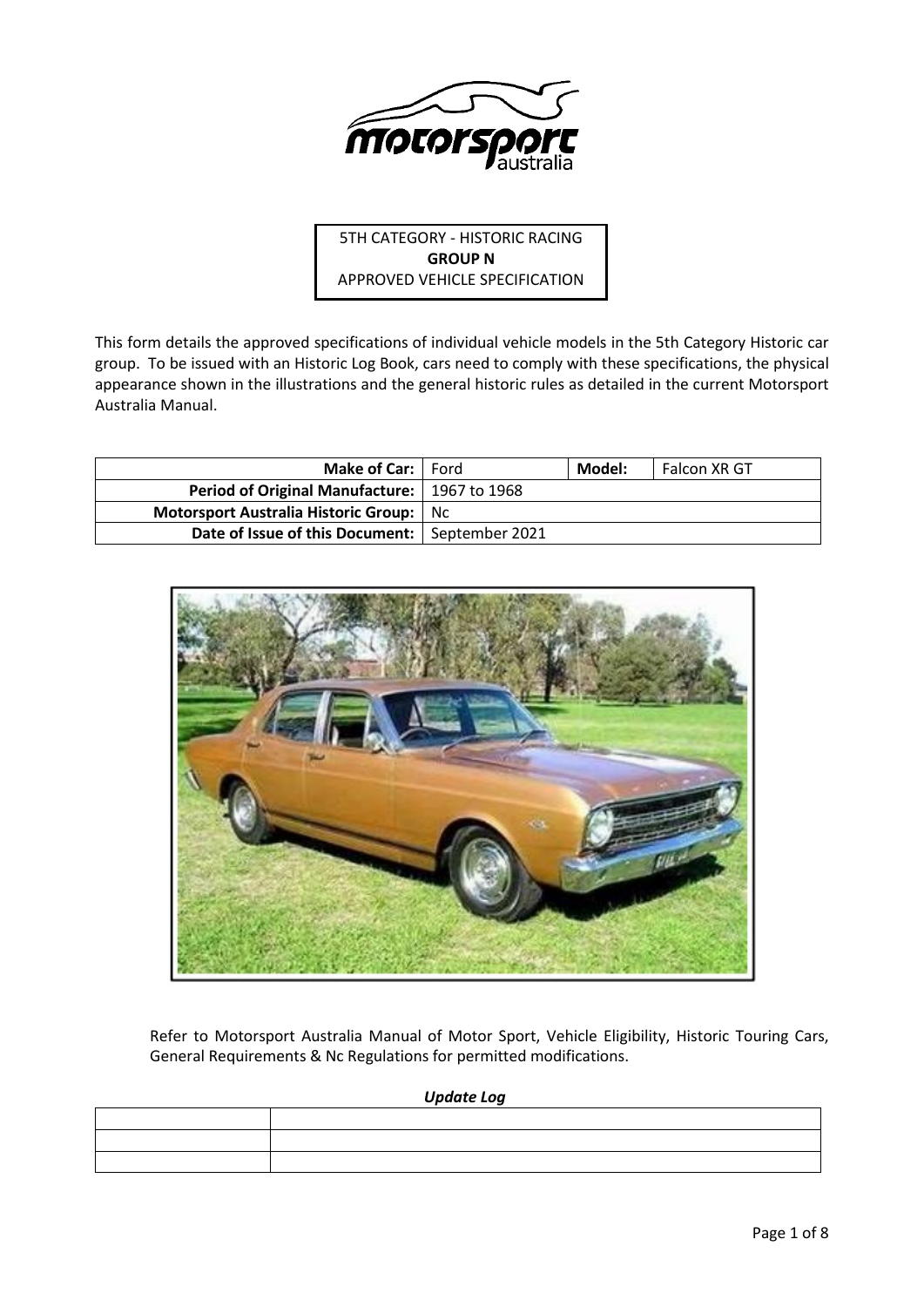## *1.1. CHASSIS*

| <b>Description:</b>             | Uni-body four door sedan                                   |
|---------------------------------|------------------------------------------------------------|
| <b>Period of Manufacture:</b>   | 1969-1970                                                  |
| <b>Manufacturer:</b>            | <b>Ford Motor Company</b>                                  |
| <b>Chassis Number From:</b>     | LD5XXXXC                                                   |
| <b>Chassis Number location:</b> | Original engine number stamped into left suspension tower. |
| Material:                       | Steel                                                      |
| <b>Comments</b>                 | None                                                       |

### *1.2. FRONT SUSPENSION*

| Description:                  | Independent - upper wishbone, lower control arm & castor rod |  |                        |    |
|-------------------------------|--------------------------------------------------------------|--|------------------------|----|
| <b>Spring Medium:</b>         | Coil                                                         |  |                        |    |
| Damper Type:                  | Telescopic                                                   |  | Adjustable:            | No |
| Anti-sway bar:                | Fitted                                                       |  | Adjustable:            | No |
| <b>Suspension adjustable:</b> | Method:<br>Yes                                               |  | Caster, camber and toe |    |
| <b>Comments:</b>              | Refer to Appendix A                                          |  |                        |    |

# *1.3. REAR SUSPENSION*

| <b>Description:</b>           | Live rear axle       |  |             |     |
|-------------------------------|----------------------|--|-------------|-----|
| <b>Spring Medium:</b>         | Semi-elliptical leaf |  |             |     |
| Damper Type:                  | Telescopic           |  | Adjustable: | No  |
| Anti-sway bar:                | No                   |  | Adjustable: | N/A |
| <b>Suspension adjustable:</b> | Method:<br>No        |  | N/A         |     |
| Comments:                     | Refer to Appendix A  |  |             |     |

## *1.1. STEERING*

| Type:           | Recirculating ball 16:1 box.                                             | Make: | Ford |  |
|-----------------|--------------------------------------------------------------------------|-------|------|--|
| <b>Comments</b> | Recirculating ball 20:1 ratio                                            |       |      |  |
|                 | Power steering - RAM assist - 16:1 ratio.                                |       |      |  |
|                 | Original non collapsible column may be replaced with collapsible column  |       |      |  |
|                 | from the later XY Falcon which retains original appearance and indicator |       |      |  |
|                 | switch location.                                                         |       |      |  |

## *1.2. BRAKES*

|                               | Front              | Rear           |  |  |
|-------------------------------|--------------------|----------------|--|--|
| Type:                         | Disc, Solid        | Drum           |  |  |
| <b>Dimensions:</b>            | 279.4 mm x 23.9 mm | 254 mm x 45 mm |  |  |
| <b>Material of drum/disc:</b> | Cast iron          | Cast iron      |  |  |
| No. cylinders/pots per wheel: | One                | <b>One</b>     |  |  |
| <b>Actuation:</b>             | Hydraulic          | Hydraulic      |  |  |
| <b>Caliper make:</b>          | <b>PBR</b>         |                |  |  |
|                               | Ford two piston    |                |  |  |
| <b>Caliper type:</b>          | Floating           |                |  |  |
| <b>Material:</b>              | Cast iron          |                |  |  |
| <b>Master cylinder make:</b>  | <b>PBR</b>         |                |  |  |
| Type:                         | Tandem             |                |  |  |
| <b>Adjustable bias:</b>       | No.                |                |  |  |
| <b>Servo Fitted:</b>          | <b>Yes</b>         |                |  |  |
| Comments:                     | None               |                |  |  |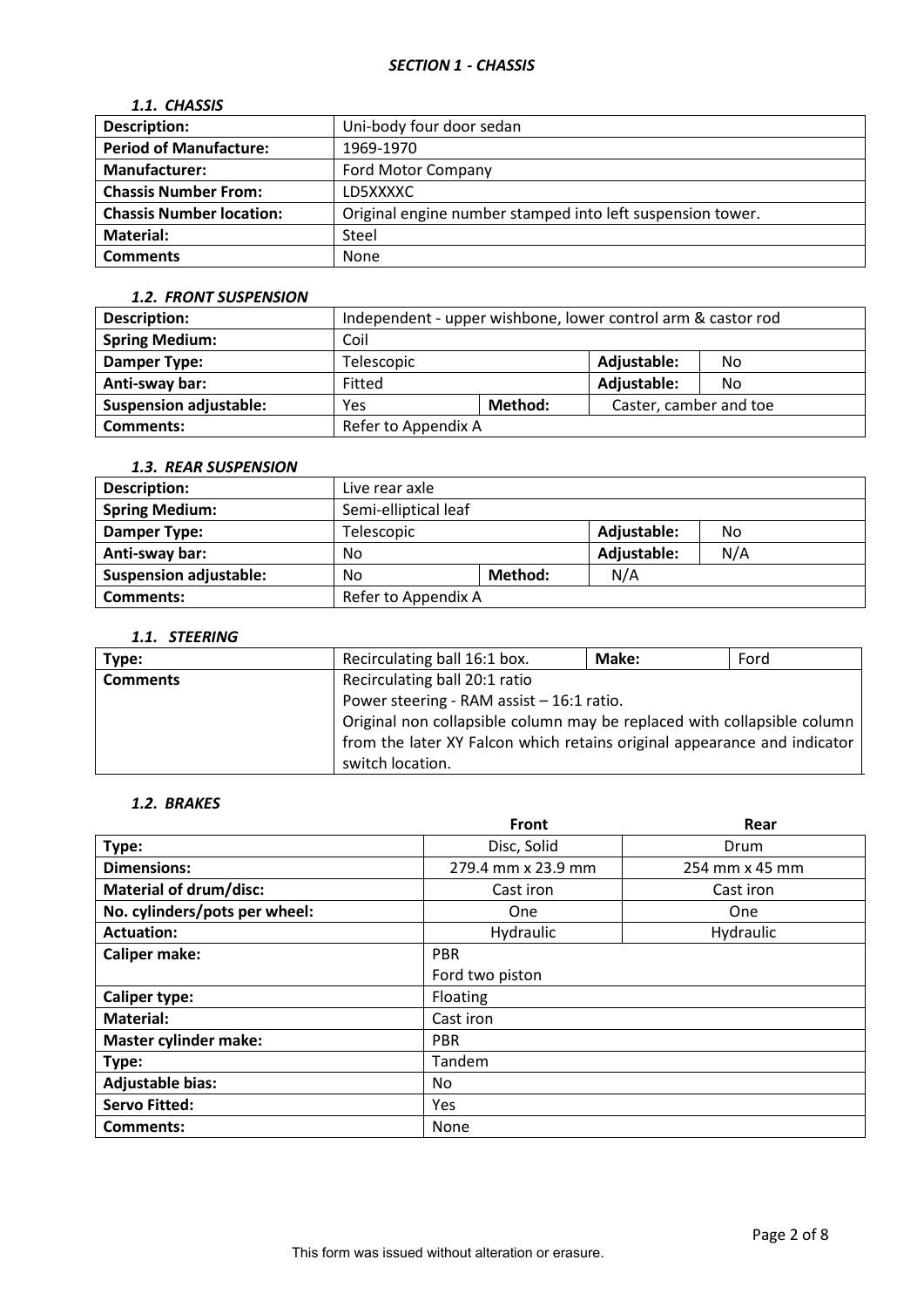## *2.1. ENGINE*

| Make:                           | Ford                                                                    |                           |                    |  |  |
|---------------------------------|-------------------------------------------------------------------------|---------------------------|--------------------|--|--|
| Model:                          | Windsor 289                                                             |                           |                    |  |  |
| No. cylinders:                  | Eight                                                                   | <b>Configuration:</b>     | <b>Vee</b>         |  |  |
| <b>Cylinder Block-material:</b> | Cast iron                                                               | <b>Two/Four Stroke:</b>   | Four               |  |  |
| <b>Bore - Original:</b>         | 101.6 mm                                                                | <b>Max allowed:</b>       | $103.1 \text{ mm}$ |  |  |
| Stroke - original:              | 72.898 mm                                                               | Max allowed:<br>72.898 mm |                    |  |  |
| <b>Capacity - original:</b>     | 4728 cc                                                                 | Max allowed:<br>4869 cc   |                    |  |  |
| <b>Identifying marks:</b>       | LD5XXXXC, on lower right-hand side of block, observed from below.       |                           |                    |  |  |
|                                 | Located low on right side of block - most easily sighted from below car |                           |                    |  |  |
|                                 | on stands.                                                              |                           |                    |  |  |
| <b>Cooling method:</b>          | Liquid                                                                  |                           |                    |  |  |
| <b>Comments:</b>                | Ford replacement block for the Windsor engine, part number M-6010-      |                           |                    |  |  |
|                                 | BOSS302 is approved for use.                                            |                           |                    |  |  |
|                                 | See Appendix A.                                                         |                           |                    |  |  |

### *2.2. CYLINDER HEAD*

| Make:                     | Ford                                             |           |              |          |       |
|---------------------------|--------------------------------------------------|-----------|--------------|----------|-------|
| No. of valves/cylinder:   | Two                                              | Inlet:    | One          | Exhaust: | One   |
| No. of ports total:       | Eight                                            | Inlet:    | Four         | Exhaust: | Four  |
| No. of camshafts:         | <b>One</b>                                       | Location: | <b>Block</b> | Drive:   | Chain |
| <b>Valve actuation:</b>   | Pushrod and rocker                               |           |              |          |       |
| Spark plugs/cylinder:     | One                                              |           |              |          |       |
| <b>Identifying marks:</b> | 289 cast into heads adjacent to rocker stud boss |           |              |          |       |
| <b>Comments:</b>          | For Replacement Windsor head see Appendix A      |           |              |          |       |

## *2.3. LUBRICATION*

| Method:              | Wet sump             | Oil tank location: | N/A |
|----------------------|----------------------|--------------------|-----|
| Dry sump pump type:  | N/A                  | Location:          | N/A |
| Oil cooler standard: | No                   | Location:          | N/A |
| Comments:            | Oil cooler permitted |                    |     |

### *2.4. IGNITION SYSTEM*

| Type:           | Points, coil & distributor                |  |
|-----------------|-------------------------------------------|--|
| Make:           | Autolite                                  |  |
| <b>Comments</b> | Breakerless electronic ignition permitted |  |

## *2.5. FUEL SYSTEM*

| <b>Carburettor Make:</b>    | Autolite | Model: | 4300-4V |
|-----------------------------|----------|--------|---------|
| <b>Carburettor Number:</b>  | One      |        |         |
| Size:                       | Various  |        |         |
| <b>Fuel injection Make:</b> | N/A      | Type:  | N/A     |
| Supercharged:               | No       | Type:  | N/A     |
| Comments:                   | None     |        |         |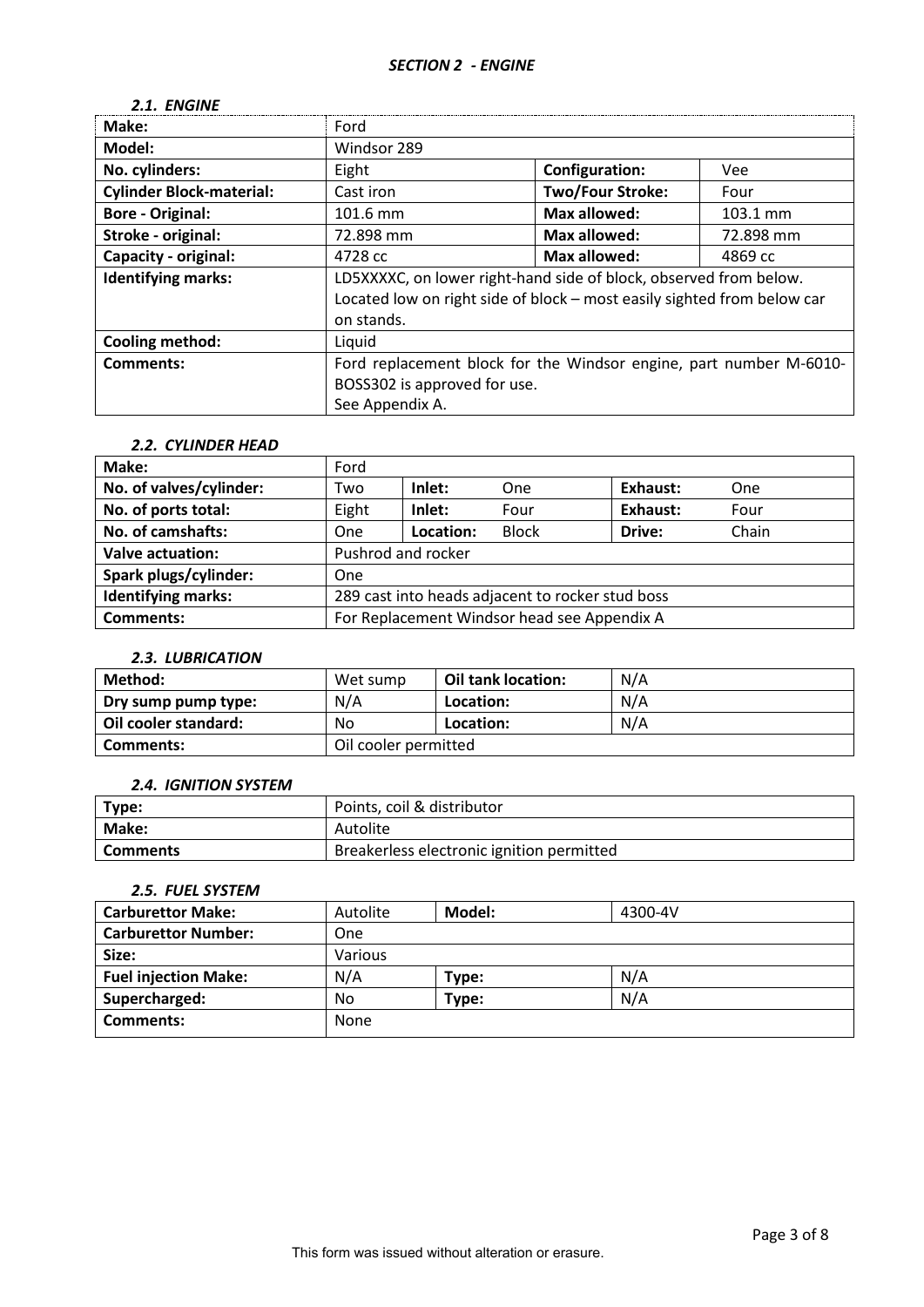### *SECTION 3 - TRANSMISSION*

#### *3.1. CLUTCH*

| Make:             | Ford      |
|-------------------|-----------|
| Type:             | Diaphragm |
| Diameter:         | 241.5 mm  |
| No. of Plates:    | One       |
| <b>Actuation:</b> | Hydraulic |
| <b>Comments:</b>  | None      |

### *3.2. TRANSMISSION*

| Type:                                | Synchromesh        |
|--------------------------------------|--------------------|
| Make:                                | Ford Top loader    |
| <b>Gearbox location:</b>             | Behind engine      |
| No. forward speeds:                  | Four               |
| <b>Gearchange type and location:</b> | Remote lever floor |
| Case material:                       | Cast iron          |
| <b>Identifying marks:</b>            | N/A                |
| Comments:                            | <b>None</b>        |

### *3.3. FINAL DRIVE*

| Make:                     | <b>Borg Warner</b> | Model: | 8 inch |  |
|---------------------------|--------------------|--------|--------|--|
| Type:                     | Live axle          |        |        |  |
| <b>Ratios:</b>            | 3.00:1             |        |        |  |
| <b>Differential type:</b> | Limited slip       |        |        |  |
| Comments:                 | None               |        |        |  |

# *3.4. TRANSMISSION SHAFTS (EXPOSED)*

| Number:      | One                                 |
|--------------|-------------------------------------|
| Location:    | Gearbox to final drive              |
| Description: | Open tailshaft with twin uni joints |
| Comments:    | Steel                               |

### *3.5. WHEELS & TYRES*

-

| <b>Wheel type - Original:</b>  | Pressed disc              | <b>Material - Original:</b> |             | Steel             |
|--------------------------------|---------------------------|-----------------------------|-------------|-------------------|
| Wheel type - Allowed:          | Cast                      | <b>Material - Allowed:</b>  |             | Alloy             |
| <b>Fixture method:</b>         | <b>Studs</b>              | No. studs:                  |             | Five              |
| Wheel dia. & rim width         | <b>FRONT</b>              |                             | <b>REAR</b> |                   |
| Original:                      | 5.50j x 14"               |                             | 5.50j x 14" |                   |
| <b>Allowed</b>                 | $8'' \times 15''$         |                             |             | $8'' \times 15''$ |
| <b>Tyre Section:</b>           |                           |                             |             |                   |
| Allowed:                       | Refer approved tyre list. |                             |             |                   |
| <b>Aspect ratio - minimum:</b> | 60% minimum aspect ratio  |                             |             |                   |
| <b>Comments:</b>               | None                      |                             |             |                   |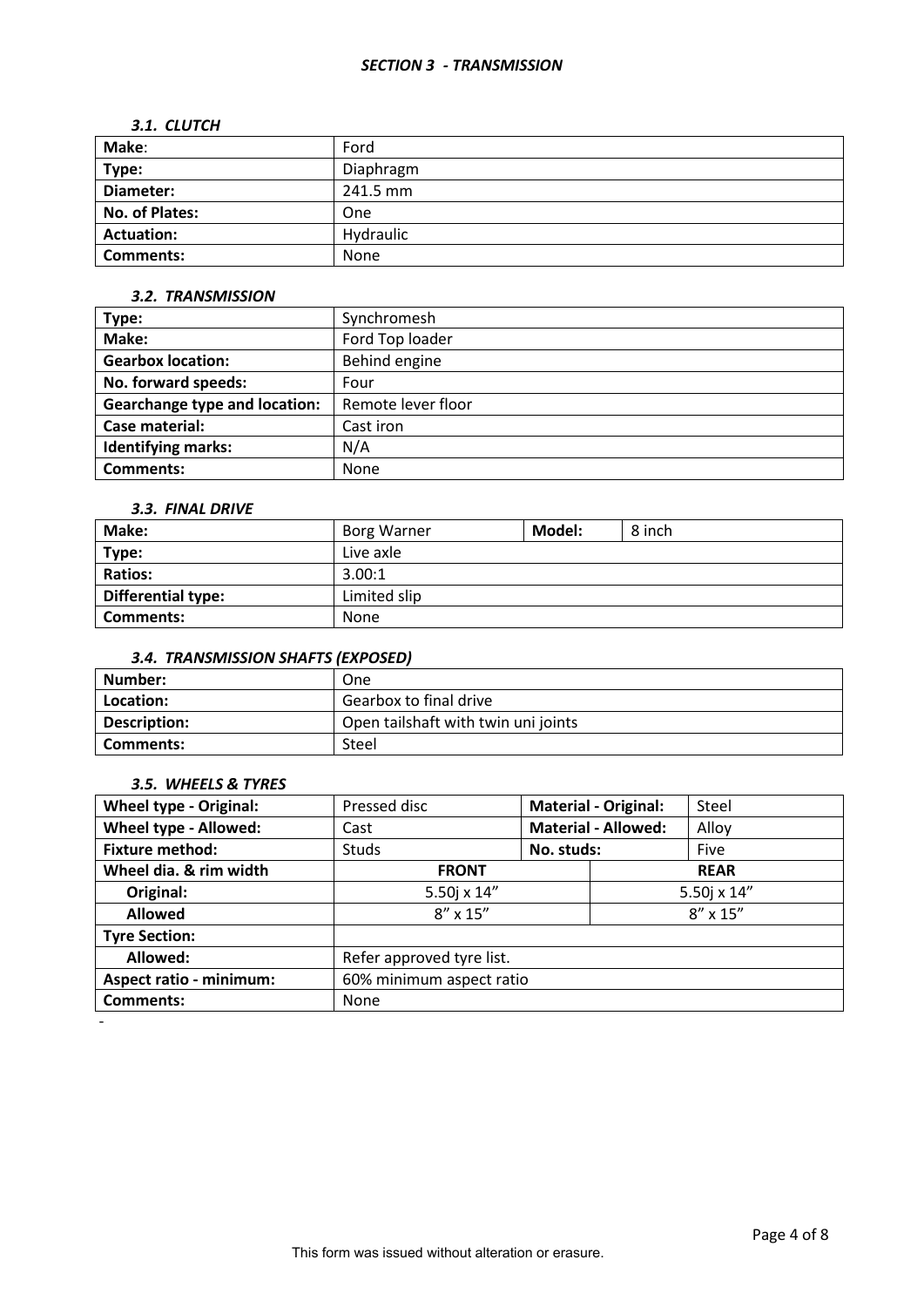### *SECTION 4 GENERAL*

#### *4.1. FUEL SYSTEM*

| <b>Tank Location:</b> | Boot floor                                        | Capacity: | 62 litres |
|-----------------------|---------------------------------------------------|-----------|-----------|
| Fuel pump, type:      | Mechanical, left side of   Make:<br>engine block. |           | Ford      |
| Comments:             | None                                              |           |           |

## *4.2. ELECTRICAL SYSTEM*

| Voltage:                 | ∸∠                     | <b>Alternator fitted:</b> | Alternator |
|--------------------------|------------------------|---------------------------|------------|
| <b>Battery Location:</b> | Engine compartment RHF |                           |            |
| Comments:                | None                   |                           |            |

#### *4.3. BODYWORK*

| Type:         | Sedan | <b>Material:</b> | Steel |
|---------------|-------|------------------|-------|
| No. of seats: | Five  | No. doors:       | Four  |
| Comments:     | None  |                  |       |

### *4.4. DIMENSIONS*

| Track - Front: | 1473 mm     | Rear:                  | 1473 mm |
|----------------|-------------|------------------------|---------|
| Wheelbase:     | 2827 mm     | <b>Overall length:</b> | 4689 mm |
| Dry weight:    | 1333 kg     |                        |         |
| Comments:      | <b>None</b> |                        |         |

### *4.5. SAFETY EQUIPMENT*

Refer applicable Group Regulations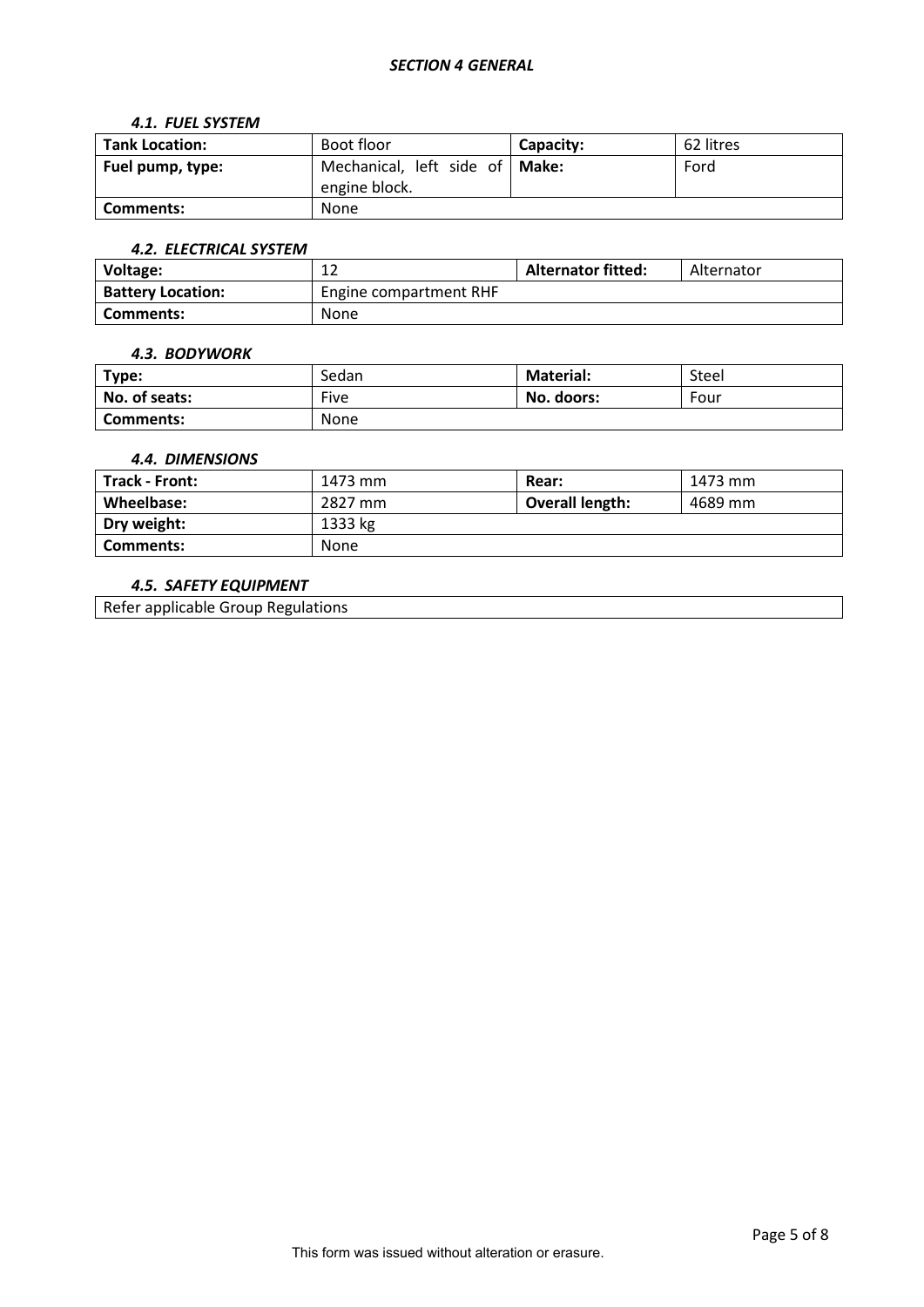## *Appendix A*

## *Suspension*

### *Front*

Ride height and spring rate may be changed by variation of coil springs; Change of sway bar diameter permitted; dampers free subject to original mountings being used and period technology limitation. Spring height adjustment permitted.

### *Rear*

Spring height adjustment permitted.

## *Engine*

## *Block*

Ford replacement block for the Windsor 289 engine, part number M-6010BOSS302 is approved for use. Logbook endorsed and the engine sealed required.

### *Cylinder Head*

Approved cast iron cylinder heads are:

- Dart Iron Eagle No. 1330008 \*
- RHS Pro Action Small Block Ford No. 35305
- World Products Windsor Junior.

The heads are to be in the manufactured state, save for refacing the cylinder gasket face and matching the inlet ports by not more than 12mm from the port face.

∗ Dart Iron Eagle require the use of a MSD Soft Touch rev limiter Part No 8728 with a 7500 RPM limit. The limiter will be subject to testing at race meetings. The limiter will be located in an easily accessible position within the engine bay.

### **Allowances**

- 1. Surfacing of the head face is allowed to achieve required combustion chamber volume or restore the cylinder head from engine failure damage and/or overheating.
- 2. K Line .030" bronze valve guide inserts are allowed if required and to recondition to standard size from excessive wear.
- 3. Port match inlet and exhaust ports to manifold to a maximum of the allowed depth from the manifold face. Inlet and exhaust ports must be left completely untouched from under the valve seats to within allowed depth from the manifold face. Machining is allowed of the valve spring pad and valve guide outside diameter and length as well as pushrod holes. This will enable spring locators, valve springs, stem seals, valve spring installation height and pushrod clearance to be correctly set up and fitted.
- 4. Valve seat cutting/grinding is allowed, but the original valve sizes of inlet and exhaust must be retained. No machining is permitted under the valve seat.
- 5. No machining is permitted in the combustion chamber. Combustion chambers must be left completely untouched except for original machining by the manufacturer. i.e. No machining, no hard or soft wire brushing, no coarse or fine grinding either by hand, machine or highspeed grinder etc, no shot peening, no sand blasting, no glass bead blasting, no water blasting, no hand scraping, no filing, no emery wheels or stones, no acid etching, no chiselling, no hammering or pneumatic peening, no flexi honing, no spark eroding, no removal of any metal by milling machine.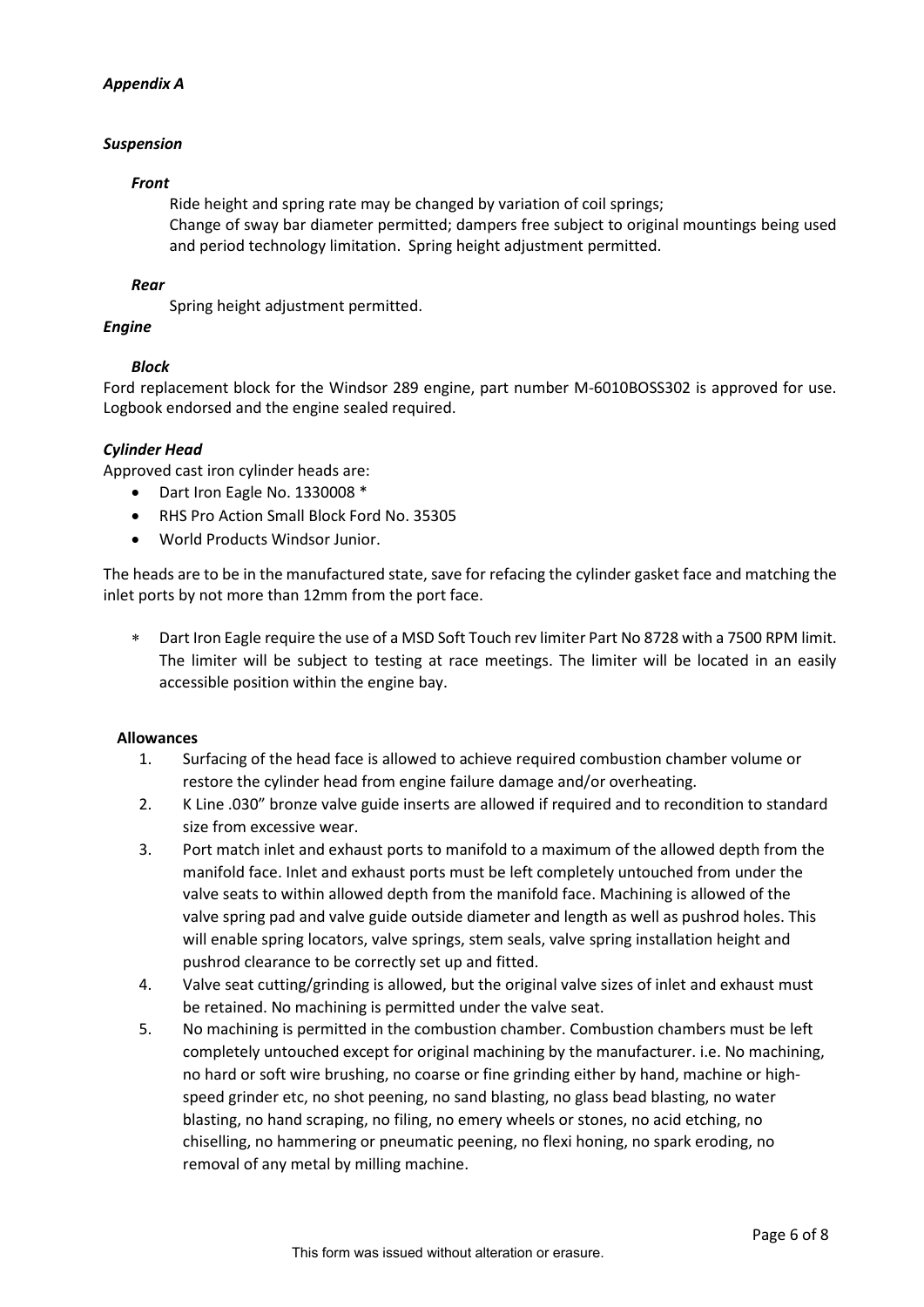